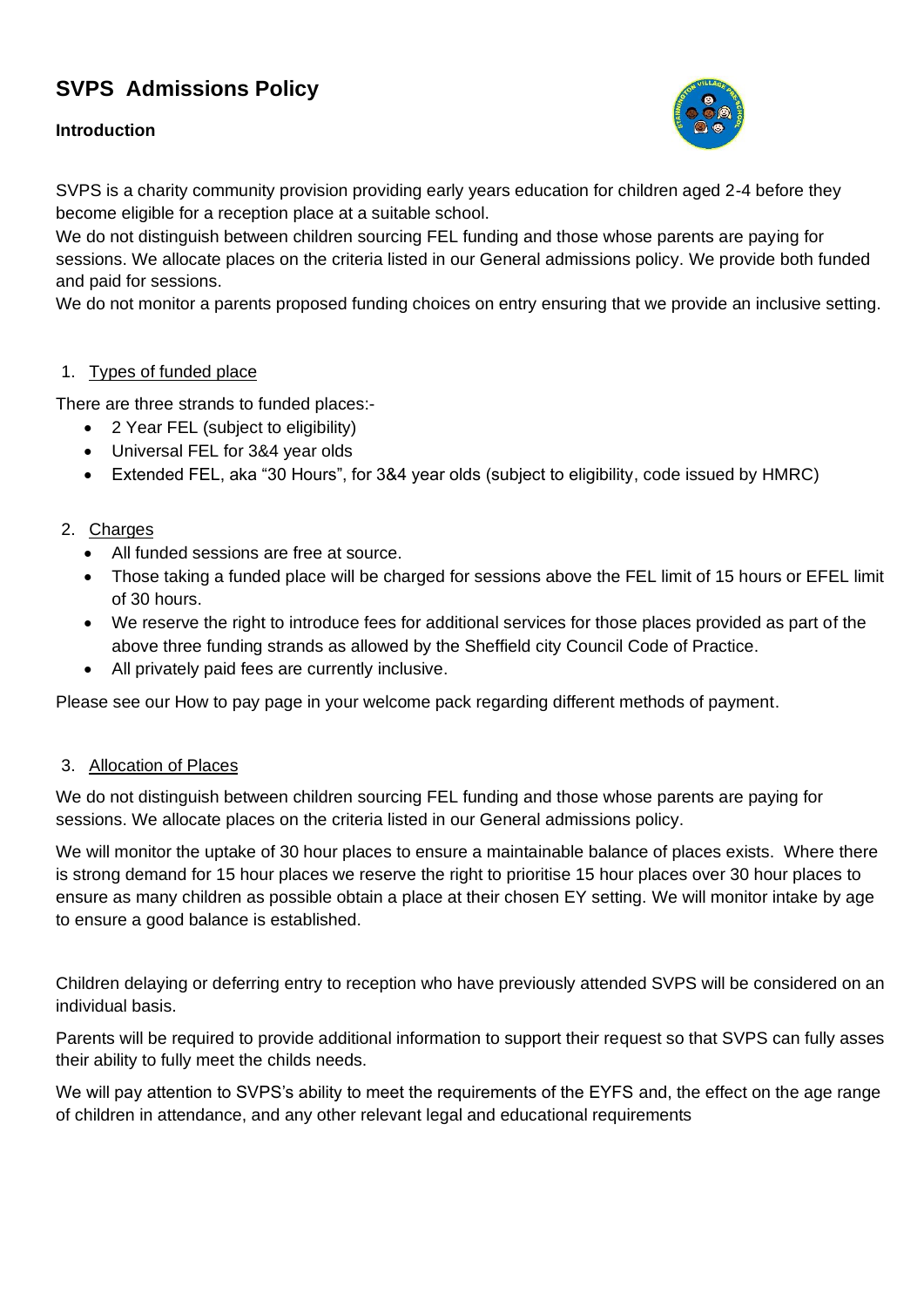# 4. Supporting access to Extended FEL ("30 Hours")

From time to time its possible that we will be unable to meet parental need for 30 hours funding, down to limited selection of sessions or no sessions being available. Jack + Jills and Loxley Nursery have agreed to provide overspill place to parents who may require additional place. We have agreed procedures for information sharing and transition in such cases.

# 5. Flexibility

FEL funding cis available between 9-00 am and 3-00pm. Hours either side of these core hours are funded by parents at the current rate which can be obtained from your welcome pack.

FEL funding is available over 38 weeks per academic year.

Please be aware all places funded or otherwise require 4 weeks notice, to terminate/swap to another provider.

## 6. Oversubscription

The following order of priority is proposed in order to support childcare for those in greatest need when the demand for places outstrips the paces available:

- 1. Looked After Children and previously Looked After Children\*
- 2. Special Educational Need or Disability (SEND)
- 3. Vulnerable children
- 4. Parent with exceptional need
- 5. Sibling at the same setting
- 6. Proximity to the setting

See Appendix 2 for definitions and supporting notes for terms 1-5.

\*The priority for children who are in care is mandatory under the FEL Code of Practice.

We would also expect children with Special Educational Needs or a Disability to be given priority and for settings to access the available support and training to deliver that service effectively. Please see Appendix 3 for links to the Equality Act 2010 and Special Educational Needs and Disability (SEND) Code of Practice 0-25.

Any review or appeals process should be clearly explained in this section.

## 7. Waiting Lists

Once all available places have been allocated, unsuccessful applicants will be placed on a waiting list. We will follow the same priority order as oversubscriptions.

Once a child is on the waiting list, the oversubscription criteria should take precedence over the length of time the child has been on the list. Our availability to provide places as always is in addition to the listed criteria dependent on available places meeting parental need.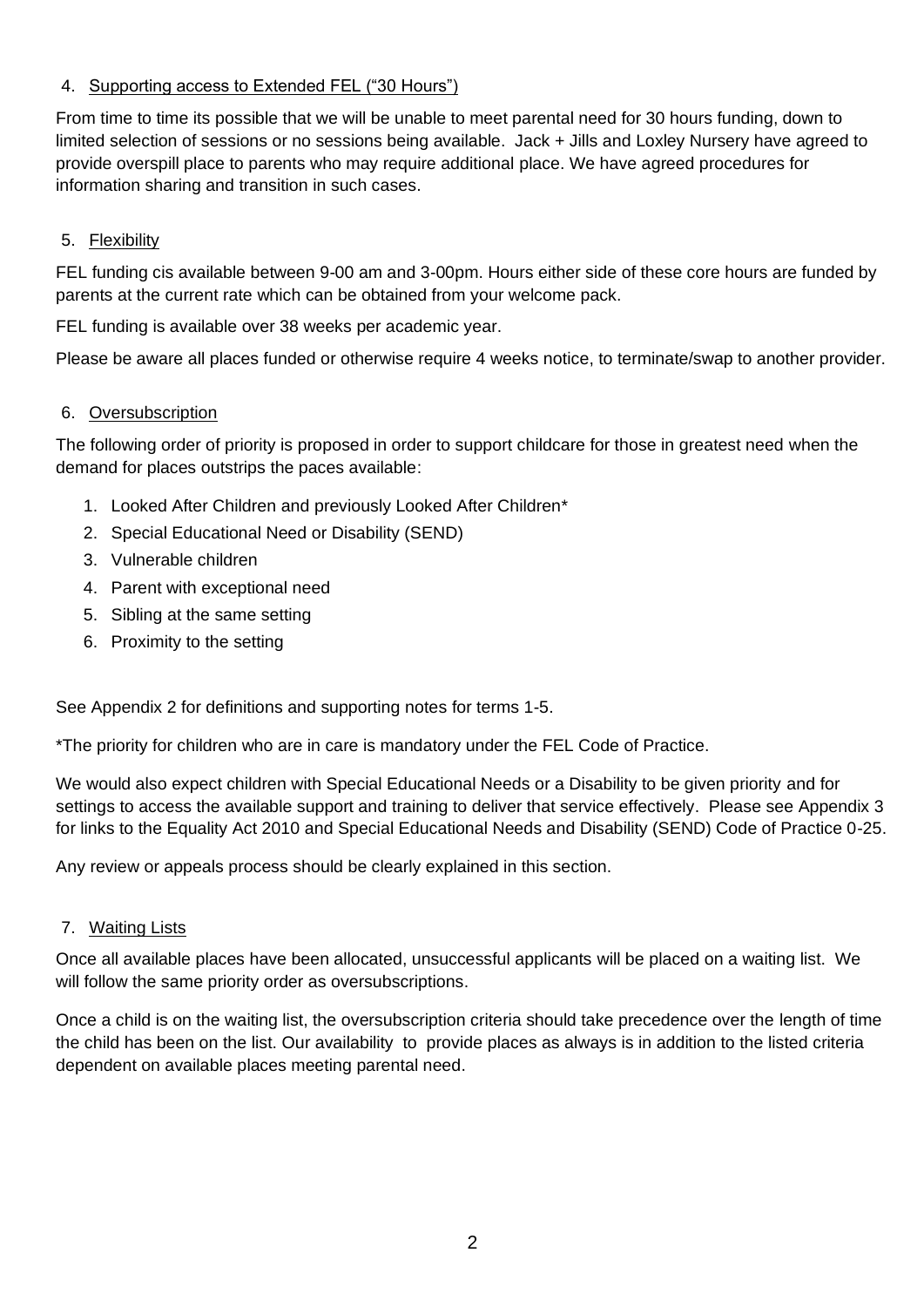Appendix 1: Example breakdown of charges for parents/carers

|                    | Options available                                                                                                      |                                                                                                                                               |                                                |                                                                      |
|--------------------|------------------------------------------------------------------------------------------------------------------------|-----------------------------------------------------------------------------------------------------------------------------------------------|------------------------------------------------|----------------------------------------------------------------------|
|                    | 15 hours Funded Early<br>Learning (Universal<br>offer)                                                                 | 30 hours a week Funded<br>Early Learning<br>(Universal offer plus<br><b>Extended Entitlement)</b>                                             | Earlies and/or Lates                           | <b>Funded Early Learning</b><br>plus Privately Paid For<br>Childcare |
| Applicable charges | No charge                                                                                                              | No charge for the<br>Universal offer                                                                                                          | Fees payable                                   | No charge for the funded<br>hours                                    |
|                    |                                                                                                                        | No charge for the<br>Extended entitlement.<br>Subject to availability -<br>places will be allocated<br>according to our<br>admissions policy. | £6 for earlies per day<br>£5 for lates per day | £17 per session in<br>excess of funded<br>entitlement                |
|                    | No chargeable additional fees for lunch/snacks etc. parents to provide own<br>nappies and creams as and when required. |                                                                                                                                               |                                                |                                                                      |